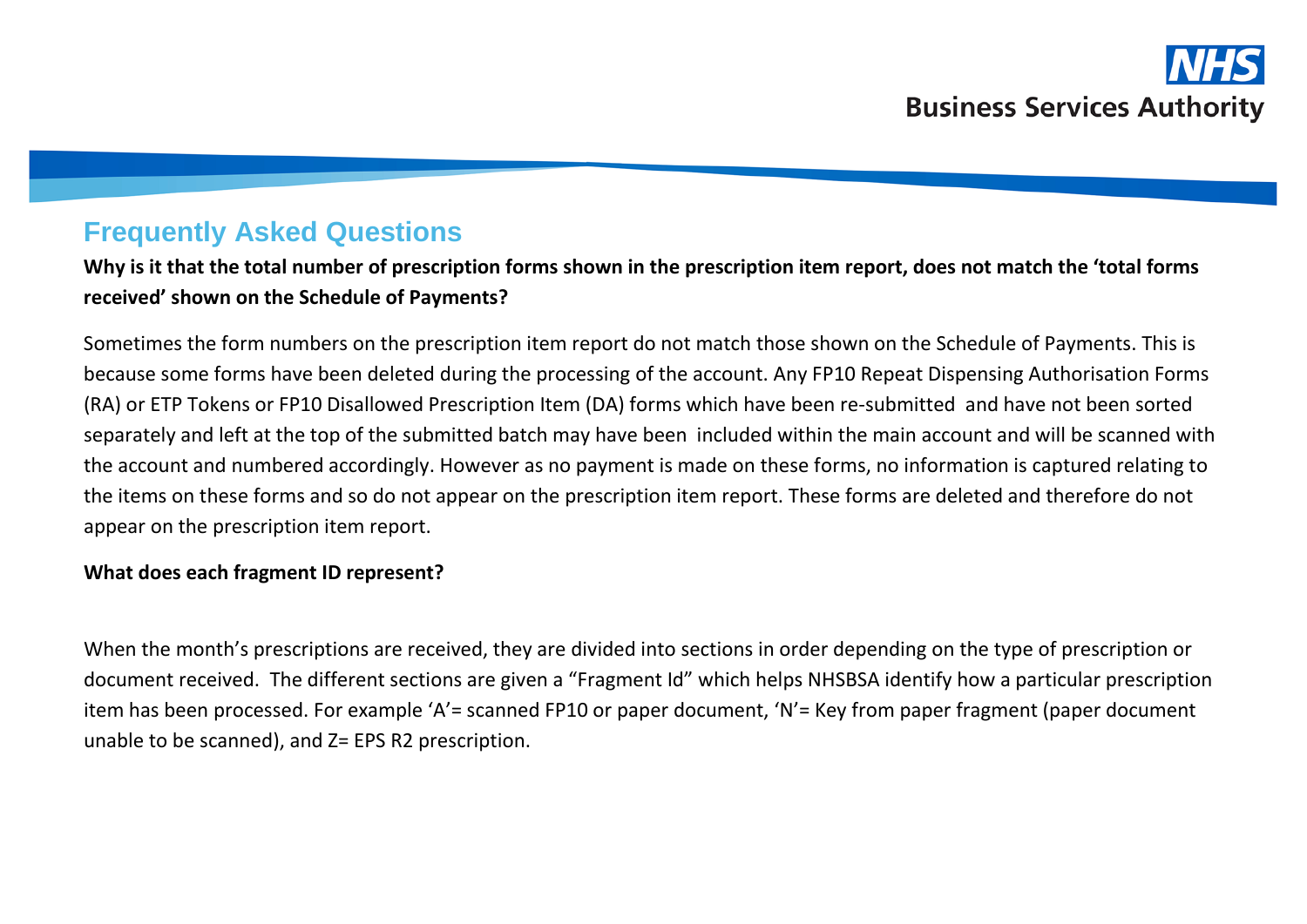## **How can I identify each form type listed in the Prescription Item Report?**

Information can be found at the following link:

[http://www.nhsbsa.nhs.uk/PrescriptionServices/Documents/PrescriptionServices/Current\\_and\\_Out\\_of\\_Date\\_Rx\\_Form\\_Publish](http://www.nhsbsa.nhs.uk/PrescriptionServices/Documents/PrescriptionServices/Current_and_Out_of_Date_Rx_Form_Published_0709.pdf) [ed\\_0709.pdf](http://www.nhsbsa.nhs.uk/PrescriptionServices/Documents/PrescriptionServices/Current_and_Out_of_Date_Rx_Form_Published_0709.pdf)

#### **Why does there appear to be duplicate items, all for the same product and flavour?**

When a product is available in an assortment of flavours, and the prescriber indicates the number of flavours the patient should receive, the pharmacy contractor is entitled to a professional fee for each flavour dispensed. For certain products, individual flavours are not uniquely coded within the NHSBSA reporting database. In these cases it is necessary to input the product multiple times to ensure that all due fees are applied.

e.g. Fortisip Bottle 200ml is available in eight flavours. If all eight flavours are reimbursed, Fortisip Bottle banana will be input eight times, and will appear as eight consecutive and identical items in the data.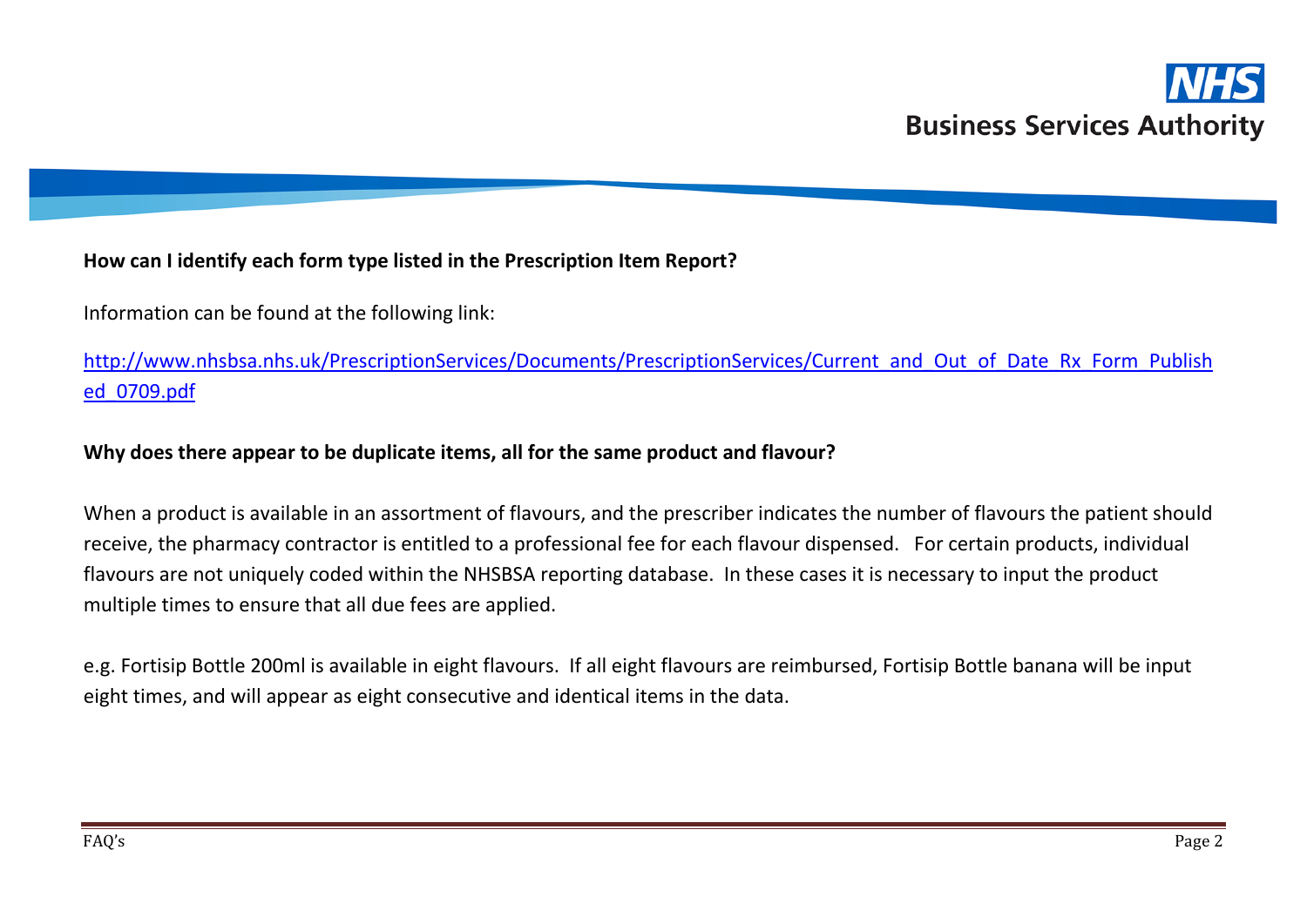## **Product Description reads 'Exception Handler Unspecified Item'. What does this mean?**

This indicates that the product prescribed cannot be specified as it is not held by the Dictionary of Medicines and Devices. The term Exception Handler is used by our internal systems, indicating that the product could not be routinely processed. The product description 'Exception Handler Unspecified Item' will also appear on your Schedule of Payments, if the item has a basic price of £100 or more.

# **Product Description reads 'Exception Handler Discount Not Deducted Item'. What does this mean?**

This indicates that the product prescribed cannot be specified as it is not held by the Dictionary of Medicines and Devices. The term Exception Handler is used by our internal systems, indicating that the product could not be routinely processed. Discount Not Deducted is recognition that this is a product for which discount is not deducted. The product description 'Exception Handler Discount Not Deducted Item' will also appear on your Schedule of Payments, if the item has a basic price of £100 or more.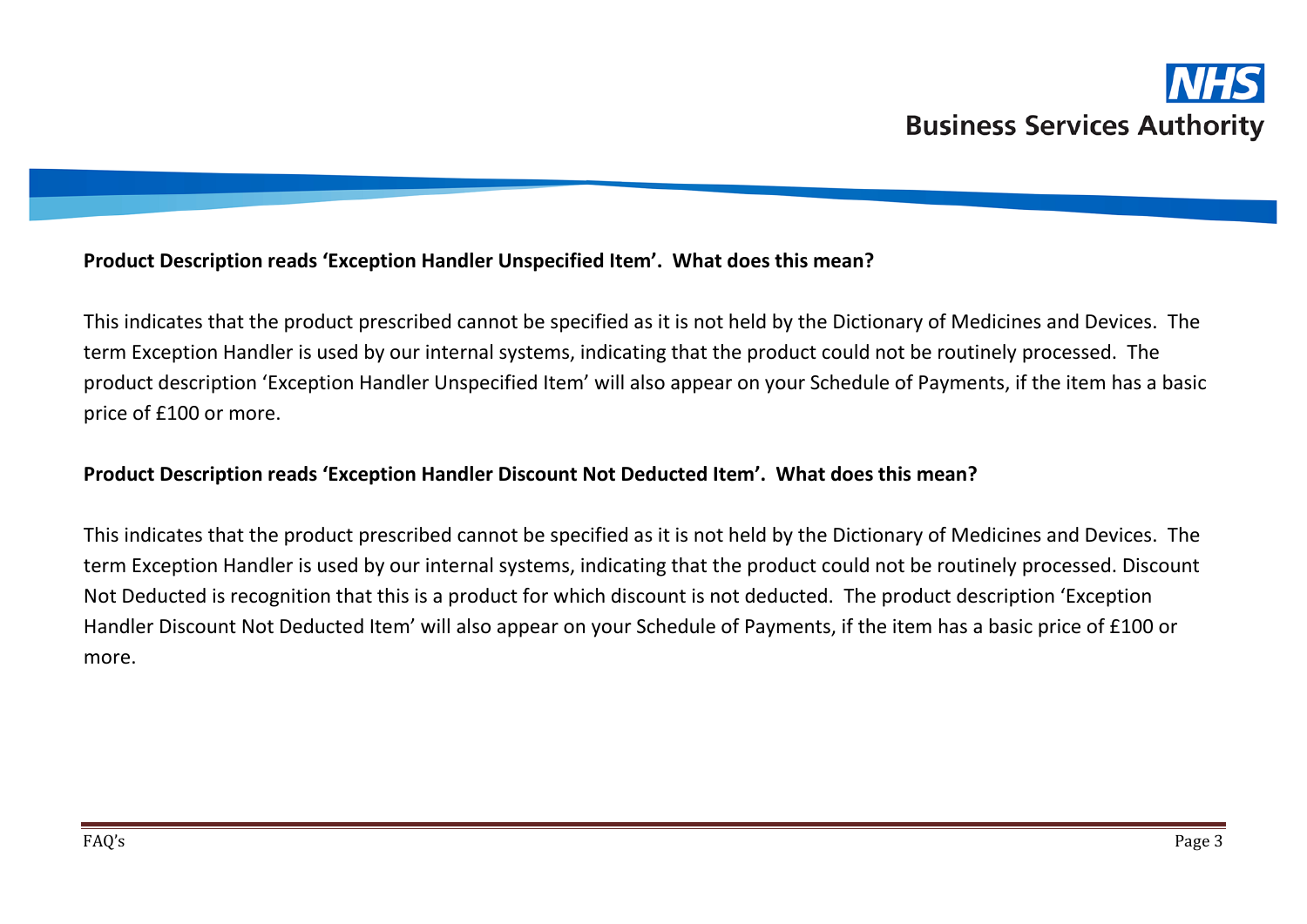#### **I know that a particular product has been dispensed but cannot find it within the Prescription Item Report.**

This is likely to be because the product dispensed is not held by the Dictionary of Medicines and devices and cannot therefore be specified here. If it has been dispensed and the patient number is known, you can filter within Product Description for 'Exception Handler' and then examine the patient number information displayed.

# **A particular product is appearing on my Schedule of Payments under 'Details of items which have a basic price equal to or over £100'. However, when I search for this value in the Prescription Item Report I can't find an item with that basic price.**

It could be that the item is made up of more than one pack, or element. If this is the case, the elements of the item will appear on separate lines underneath each other in the data. To verify the basic price and the quantity, the individual elements should be added together. As the item has a basic price of over £100, the expensive item fee applies. This will be shown in column BN – Expensive Item Fee Value against the last element of the item.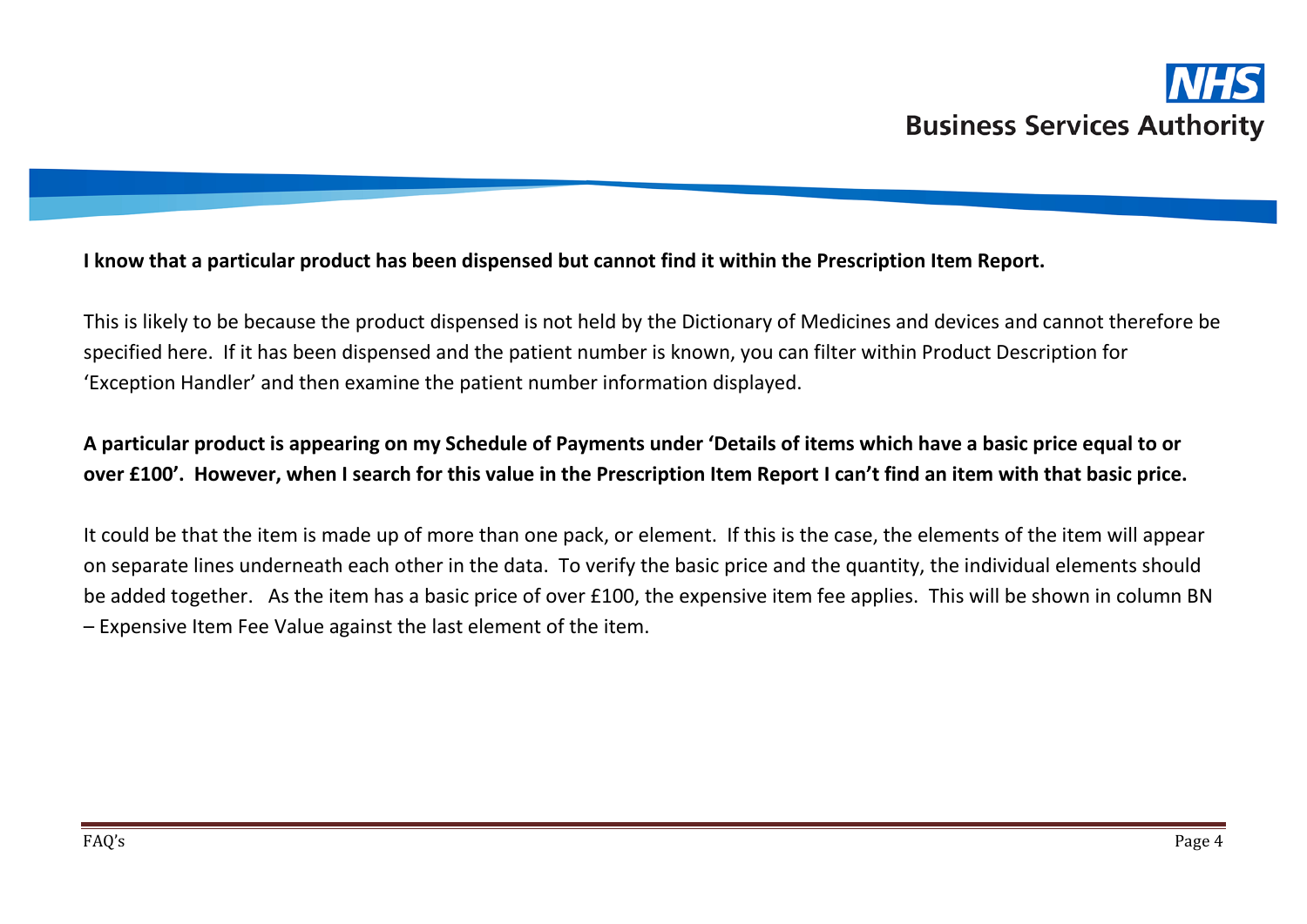# **A particular product over £100 is appearing in my Prescription Item Report. However, I can't find this item with that basic price on the Schedule of Payments under 'Details of items which have a basic price equal to or over £100'.**

This is due to the fact that any information in the Expensive Item List on the Schedule of Payments is reported at drug code level. The basic price values in this list do not take into account any broken bulk adjustments credited/debited in the total basic prices listed in the Prescription Item Report. Therefore, for example where a broken bulk claim has been made for a product with a pack size of 28 and the value of the pack is £120; the item will show on the Prescription Item Report with this value. However as the cost of the prescribed quantity will not be of this value, this product will not show on the Expensive item list on the Schedule of Payments if the prescribed quantity has fallen below £100.

#### **An item is showing with a negative amount for Basic Price**

This is a result of a claim for Broken Bulk for that item and pack size. The claim is indicating that the reimbursement quantity may make it difficult to dispense the remainder of the pack within the next six months. The dispenser is therefore reimbursed for the full pack initially. Any items subsequently dispensed during the next six months will be deemed to have been supplied from the remainder of the pack and no further payments will be made. If a quantity of the item from the pack for which Broken Bulk was allowed is dispensed again in the same month as the original claim, an adjustment is made so that the dispenser is only paid for the amount dispensed in that month. The second instance could therefore be a negative amount i.e. NHSBSA reclaim the payment for the part of the pack that was not dispensed that month.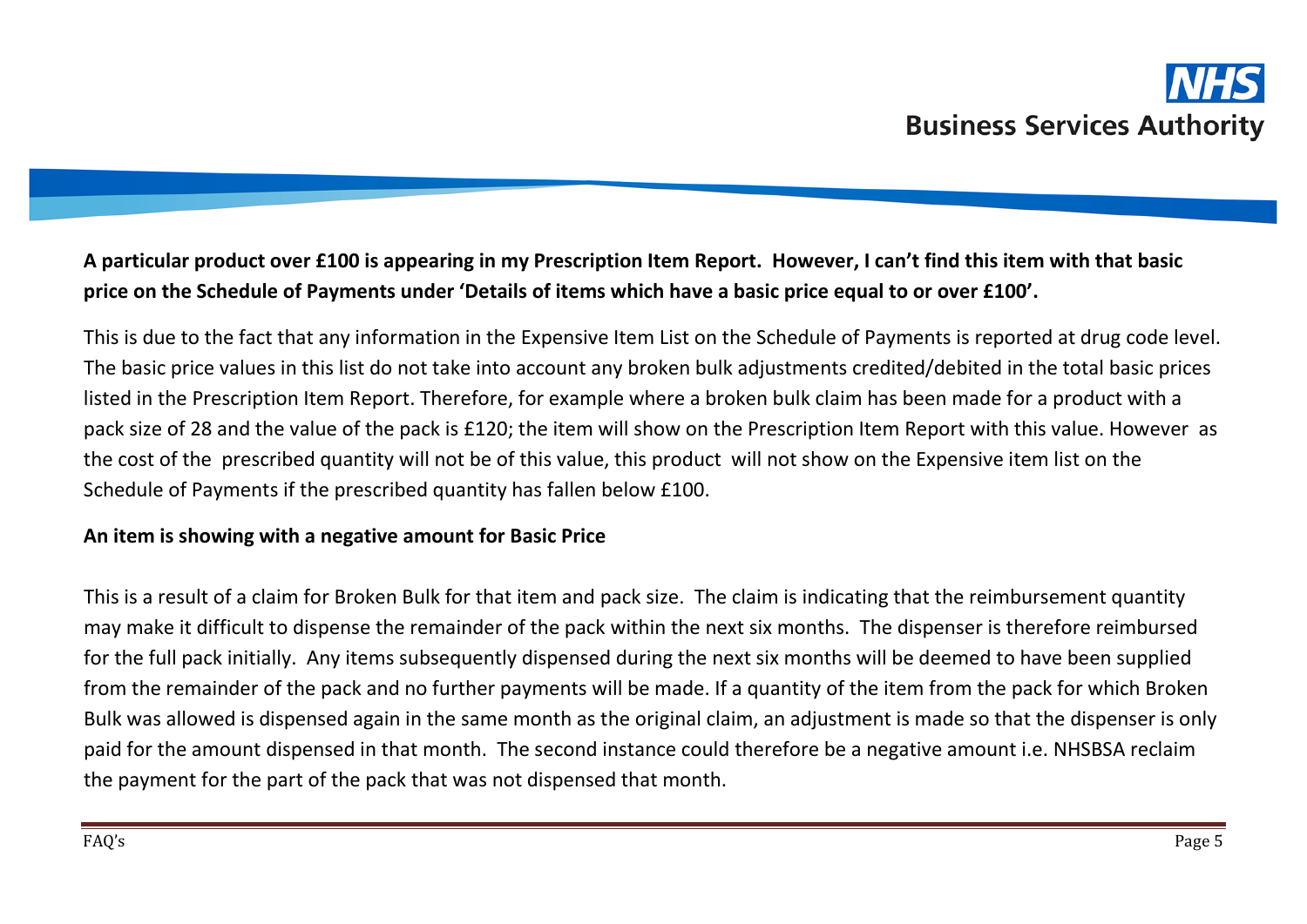# **Can I check whether particular scripts have paid charge status because I count a different total to BSA?**

To determine how many items have been deducted a charge you will need to do the following –

- Filter charge status 2 in column J (Charge Status)
- Sum column K (Charges Payable)

The figure should match your Schedule of Payment.

If it does not match your Schedule of Payment check to see if there are any payment values next to the line 'Collected Elastic Hosiery'. If there is a value stated for elastic hosiery then divide the total value by £8.40 to determine the number of charges deducted. Then add this number to the total of deducted charges. This should now match the totals on the prescription item report.